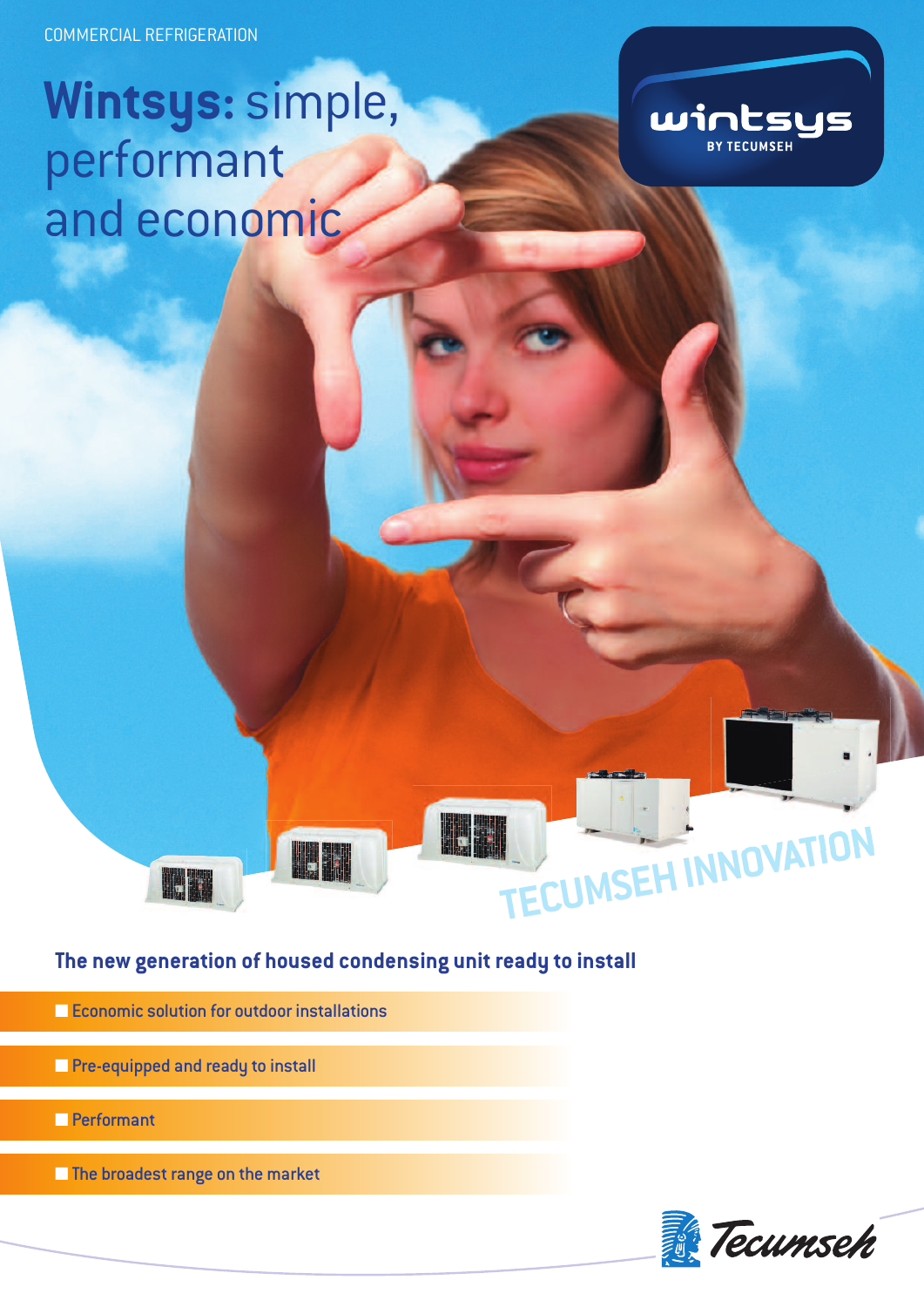

The new generation of Wintsys housed condensing units meets all installer and client expectations in terms of on-site timesaving, compact size, productivity and economic operation.

This new range is the broadest on the market and has been designed for outdoor installations in:

- corner shops, small supermarkets, service stations, warehouses and logistics platforms,
- **■** restaurants, pub-restaurants, fast-food outlets,
- public and private buildings...



### 2 COMPLETE RANGES FOR COMMERCIAL REFRIGERATION

- **■** 46 models designed for ambient temperatures up to 32°C
- 47 models designed for high ambient temperatures up to 43°C
- **■** Refrigerants: R404A and R134a



EN 13215 (positive cooling at -10°C, negative cooling at -35°C/ Ambient temperature at 32°C – Return gas temperature 20°C sub-cooling 0 K) for operation with R404A and R134a refrigerants







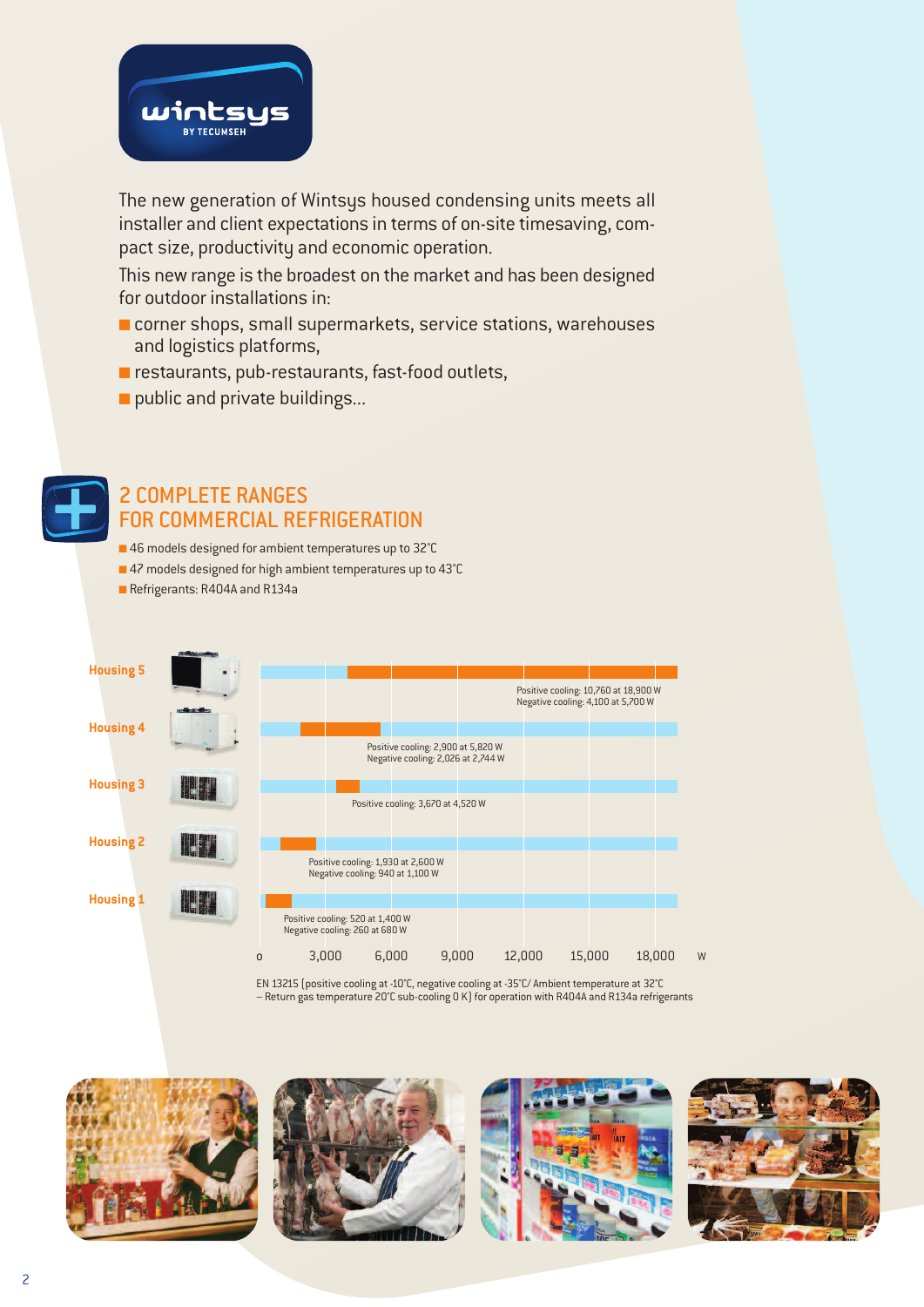### Easier installation and maintenance Time and money saved on your installation work!



**1**

### FAST START-UP AND MAINTENANCE

**6**

**5**

Pre-equipped and pre-set at the factory with a pre-wired electrical box, the Wintsys house condenser units from Tecumseh are quick to install and commission.

For maintenance, easy and complete access on 3 sides or to the compartments, depending on the model.

### DO YOUR CALCULATION, YOU WIN

### **1 Fast access to the unit** and its components from all 3 sides for Cabinets 1, 2 and 3

#### **Pre-equipped and pre-wired**

- **2** External main isolater
- **3** Mini HP safety pressure switch
- **4** Mini BP safety pressure switch
- **5** Liquid line (filter drier and sight glass)
- **<sup>6</sup>** Compressor contactor and DIN rail
- **7** Tecumseh compressor with crankcase heater

### **New equipment**

**8** "Pump down" kit as an option



**2**

**■** Modern design, neutral colour to blend in everywhere

ŕī.

AESTHETIC



### RELIABLE AND ROBUST

**8**

**7**

**■** Experience and expertise **L'UNITE**<br>ETIOLIE

- Asercom certified compressor performance
- Durable hensing for outdoor installations and floor, wall or roof mountings: Impact-resistant and UV protected ABS or corrosion resistant epoxy-painted sheet steel, depending on the model

YOU ARE SET FOR YEARS OF PEACE OF MIND!

**4**

**3**

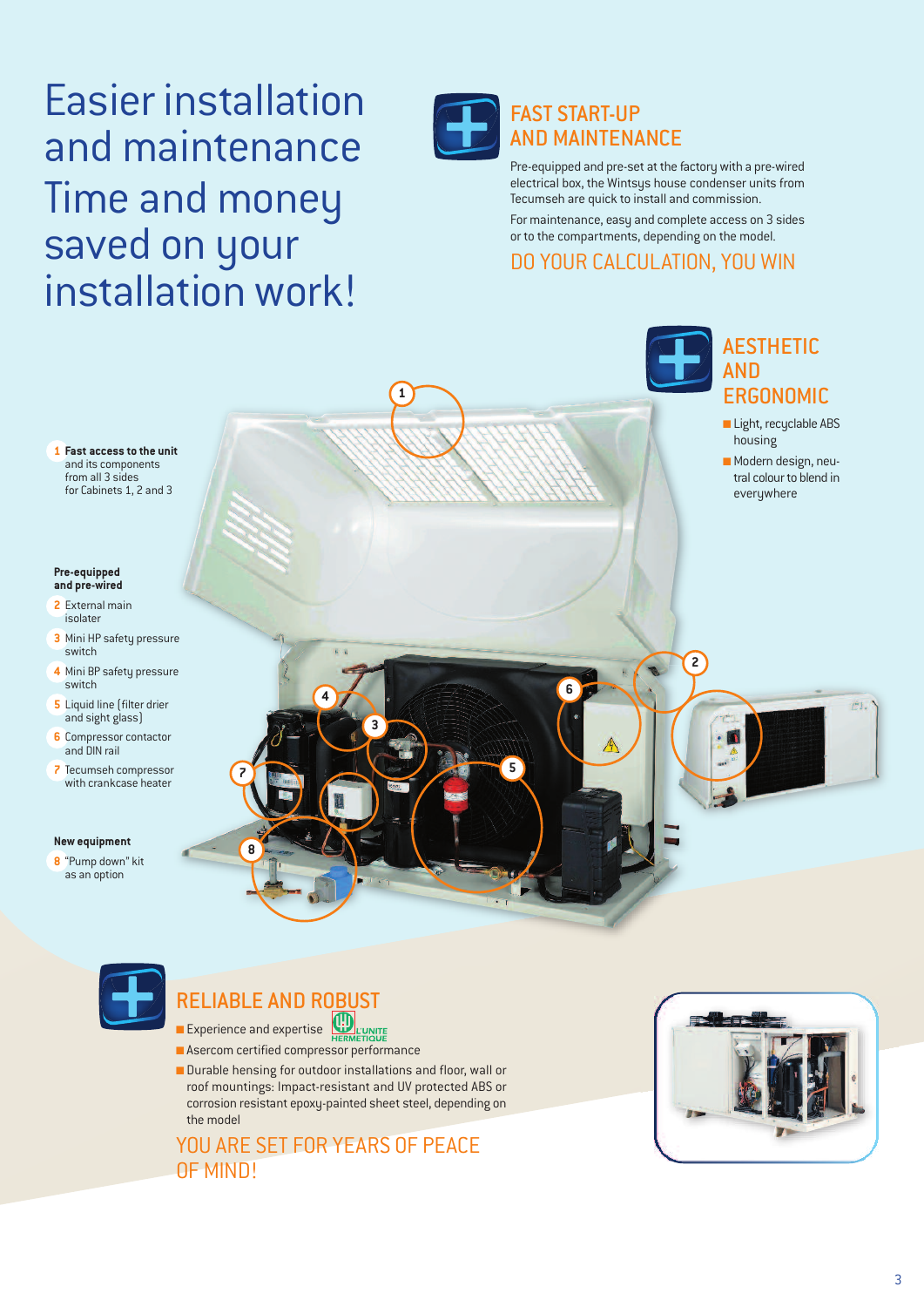

## COMMERCIAL LOW TEMPERATURE **COMMERCIAL LOW TEMPERATURE REFRIGERATION REFRIGERATION** R404A/R507 R404A / R507



wicwseys

| Retail<br>store<br>and<br>super-<br>narkets        |                         |                |                        |               |                                  |        |     |     |                                                                                                                                                                                                                                                                                                                                                                                       |                                                                               |                    |                                              |                                                                                  |                               |                        |                |
|----------------------------------------------------|-------------------------|----------------|------------------------|---------------|----------------------------------|--------|-----|-----|---------------------------------------------------------------------------------------------------------------------------------------------------------------------------------------------------------------------------------------------------------------------------------------------------------------------------------------------------------------------------------------|-------------------------------------------------------------------------------|--------------------|----------------------------------------------|----------------------------------------------------------------------------------|-------------------------------|------------------------|----------------|
| Food<br>paration<br>and<br>storage                 |                         |                |                        |               |                                  |        |     |     |                                                                                                                                                                                                                                                                                                                                                                                       |                                                                               |                    |                                              |                                                                                  |                               |                        |                |
| Cold<br>room                                       |                         |                |                        |               |                                  |        |     |     |                                                                                                                                                                                                                                                                                                                                                                                       |                                                                               |                    |                                              |                                                                                  |                               |                        |                |
| Small<br>Cold<br>Coms<br>and<br>abinets<br>abinets |                         |                |                        |               |                                  |        |     |     |                                                                                                                                                                                                                                                                                                                                                                                       |                                                                               |                    |                                              |                                                                                  |                               |                        |                |
|                                                    | <b>Liquid</b><br>outlet |                |                        | $\frac{1}{4}$ |                                  |        | 3/8 |     |                                                                                                                                                                                                                                                                                                                                                                                       |                                                                               | 3/8                |                                              | $1/2$                                                                            |                               |                        | 5/8            |
|                                                    | <b>Suction</b>          | 3/8            |                        |               | 1/2                              |        |     | 5/8 |                                                                                                                                                                                                                                                                                                                                                                                       |                                                                               |                    | 5/8                                          |                                                                                  | $\frac{8}{2}$                 | 11/8                   |                |
| keceivel<br>volume<br>(L)                          |                         | 0.75           |                        |               |                                  | $1.50$ |     |     |                                                                                                                                                                                                                                                                                                                                                                                       |                                                                               | 2.35               |                                              |                                                                                  | $\square$                     |                        | $\overline{2}$ |
| <b>Merican</b><br>Merical<br>Merica                |                         |                |                        |               |                                  |        |     |     |                                                                                                                                                                                                                                                                                                                                                                                       | % % % % % <del>d</del> 4 4 4 % % % % %                                        |                    |                                              | <b>ISS</b>                                                                       |                               | 258                    |                |
| Sound<br>pressure<br>[dBA] ******                  |                         |                |                        |               |                                  |        |     |     |                                                                                                                                                                                                                                                                                                                                                                                       | RRRRRRRRR ######                                                              |                    |                                              |                                                                                  |                               | 53                     |                |
| <b>ubsorbed</b><br>Power<br>-35°C <sup>+++</sup>   |                         |                |                        |               |                                  |        |     |     |                                                                                                                                                                                                                                                                                                                                                                                       |                                                                               |                    |                                              |                                                                                  |                               |                        |                |
| Cooling<br>Power                                   | 35°C***                 |                |                        |               |                                  |        |     |     |                                                                                                                                                                                                                                                                                                                                                                                       | way wa wa wa wa da da da da ya kusan<br>Banda wa wa wa wa wa kusanda wa wa wa |                    |                                              |                                                                                  |                               |                        |                |
|                                                    | $-10^{\circ}$ C         |                |                        |               |                                  |        |     |     |                                                                                                                                                                                                                                                                                                                                                                                       |                                                                               |                    |                                              | 8,212<br>10,179                                                                  |                               | $16,118$<br>$21,182$   |                |
|                                                    | $15^{\circ}$ C          |                |                        |               |                                  |        |     |     |                                                                                                                                                                                                                                                                                                                                                                                       |                                                                               |                    |                                              |                                                                                  |                               | $13,503$<br>$17,657$   |                |
|                                                    | $-20o$                  |                |                        |               |                                  |        |     |     |                                                                                                                                                                                                                                                                                                                                                                                       |                                                                               |                    |                                              |                                                                                  |                               |                        |                |
| tooling<br>power<br>[W]                            | $-23.3^{\circ}C$        |                |                        |               |                                  |        |     |     |                                                                                                                                                                                                                                                                                                                                                                                       |                                                                               |                    |                                              |                                                                                  |                               | 10,062<br>12.734       |                |
|                                                    | <b>30°C</b>             |                |                        |               |                                  |        |     |     |                                                                                                                                                                                                                                                                                                                                                                                       |                                                                               |                    |                                              |                                                                                  |                               | 6,750<br>9,144         |                |
|                                                    | $-35^{\circ}$ C         |                |                        |               |                                  |        |     |     | $\begin{array}{c} 4 \\ 4 \\ 3 \\ 6 \\ 7 \\ 8 \\ 9 \\ 1 \\ 1 \\ 1 \\ 2 \\ 3 \\ 4 \\ 4 \\ 5 \\ 6 \\ 6 \\ 7 \\ 8 \\ 9 \\ 1 \\ 1 \\ 1 \\ 2 \\ 3 \\ 4 \\ 4 \\ 5 \\ 6 \\ 6 \\ 6 \\ 6 \\ 6 \\ 7 \\ 8 \\ 9 \\ 1 \\ 9 \\ 1 \\ 9 \\ 1 \\ 9 \\ 1 \\ 9 \\ 1 \\ 9 \\ 1 \\ 9 \\ 1 \\ 9 \\ 1 \\ 9 \\ 1 \\ 9 \\ 1 \\ 9 \\ 1 \\ 9 \\ 1 \\ 9 \\ 1 \\ 9 \\ 1 \\ 9 \\ 1 \\ 9 \\ 1 \\ 9 \\ 1 \\ 9 \\ 1 \\$ | $\begin{array}{c} 1,140 \\ 1,1450 \\ 1,450 \\ 2,634 \\ 3,567 \end{array}$     |                    |                                              |                                                                                  |                               | 5,320                  |                |
|                                                    | <b>J.0+</b>             |                |                        |               |                                  |        |     |     | <b>BBBBBBBB</b>                                                                                                                                                                                                                                                                                                                                                                       |                                                                               |                    |                                              | $\begin{array}{r} 810 \\ 810 \\ 1,000 \\ 1,000 \\ 2,370 \\ 2,370 \\ \end{array}$ |                               | 4,386<br>6.314         |                |
| Voltage                                            |                         |                |                        |               |                                  |        |     |     | 22222222                                                                                                                                                                                                                                                                                                                                                                              |                                                                               |                    | <b>Z Z Z Z</b>                               |                                                                                  | $\frac{17}{2}$                |                        | $\frac{17}{2}$ |
|                                                    |                         | <b>IN24247</b> | WIN 24287<br>WIN 24287 |               | WINZ432Z<br>WINZ440Z<br>WINZ446Z |        |     |     | WIN2446Z<br>WIN2464Z<br>WIN2464Z                                                                                                                                                                                                                                                                                                                                                      |                                                                               |                    | WIN2480Z<br>WIN2480Z<br>WIN2511Z<br>WIN2511Z |                                                                                  | <b>WINT2516Z</b><br>WINT2522Z | WINT2532Z<br>WINT2544Z |                |
| Housing Models                                     |                         |                |                        |               |                                  |        |     |     |                                                                                                                                                                                                                                                                                                                                                                                       |                                                                               | $\mathbf{\dot{v}}$ |                                              |                                                                                  |                               | ြို့                   |                |

## COMMERCIAL HIGH TEMPERATURE REFRIGERATION **COMMERCIAL HIGH TEMPERATURE REFRIGERATION** R404A/R507 R404A / R507

| Retail<br>store<br>and<br>super-<br>narkets                   |                         |                                                                                                                                                                                                                                                                     |  |     |      |     |  |
|---------------------------------------------------------------|-------------------------|---------------------------------------------------------------------------------------------------------------------------------------------------------------------------------------------------------------------------------------------------------------------|--|-----|------|-----|--|
| Food<br>Piena<br>Tation<br>Storage                            |                         |                                                                                                                                                                                                                                                                     |  |     |      |     |  |
| 공동                                                            |                         |                                                                                                                                                                                                                                                                     |  |     |      |     |  |
| Small col<br>rooms<br>and<br>refriger-<br>abinets<br>cabinets |                         |                                                                                                                                                                                                                                                                     |  |     |      |     |  |
| Pipe<br>lameter<br>(inch)                                     | <b>Liquid</b><br>outlet | 1/4                                                                                                                                                                                                                                                                 |  |     | 3/8  |     |  |
|                                                               | uction                  | 3/8                                                                                                                                                                                                                                                                 |  | 1/2 |      | 5/8 |  |
| .<br>등<br>이                                                   |                         | 0.75                                                                                                                                                                                                                                                                |  |     | 1.50 |     |  |
| 호 동의<br>기준 국                                                  |                         |                                                                                                                                                                                                                                                                     |  |     |      |     |  |
| Sound<br>pressure<br>dBA) *****                               |                         | 555888835                                                                                                                                                                                                                                                           |  |     |      |     |  |
| .bsorbed<br>Power<br>[W]                                      | <b>ADCPT</b>            |                                                                                                                                                                                                                                                                     |  |     |      |     |  |
| Looling<br>Power<br>(W)                                       | <b>AD'CW</b>            |                                                                                                                                                                                                                                                                     |  |     |      |     |  |
|                                                               | <b>J.ST</b>             | $1.5900$<br>$0.83500$<br>$0.83500$<br>$0.83500$<br>$0.83500$<br>$0.8350$<br>$0.8350$<br>$0.8350$<br>$0.8350$<br>$0.8350$                                                                                                                                            |  |     |      |     |  |
|                                                               | <b>D</b> c              |                                                                                                                                                                                                                                                                     |  |     |      |     |  |
|                                                               | ដូ                      | $-220$<br>$-1$ , $-6$ , $-6$ , $-1$ , $-6$ , $-1$ , $-1$ , $-1$ , $-1$ , $-1$ , $-1$ , $-1$ , $-1$ , $-1$ , $-1$ , $-1$ , $-1$ , $-1$ , $-1$ , $-1$ , $-1$ , $-1$ , $-1$ , $-1$ , $-1$ , $-1$ , $-1$ , $-1$ , $-1$ , $-1$ , $-1$ , $-1$ , $-1$ , $-1$ , $-1$ , $-1$ |  |     |      |     |  |
|                                                               | ပ္ပ                     | 1050<br>1,260 4 4 5 4 5 6 7 5 6 7 1<br>1,4 4 5 6 7 6 7 6 7 15 0<br>1,0 6 7 7 6 7 16 0                                                                                                                                                                               |  |     |      |     |  |
| ooling<br>awer<br>(W)                                         | م.<br>م                 | 1,380<br>1,380<br>1,414,520<br>80<br>800<br>800                                                                                                                                                                                                                     |  |     |      |     |  |
|                                                               | $-10^{\circ}$ C         | 1520<br>1985 1980<br>1985 1980 1980<br>1988 1980 1980                                                                                                                                                                                                               |  |     |      |     |  |
|                                                               | $-15^{\circ}$ C         |                                                                                                                                                                                                                                                                     |  |     |      |     |  |
|                                                               | <b>3.02</b>             |                                                                                                                                                                                                                                                                     |  |     |      |     |  |
|                                                               | <b>25°C</b>             | <b>25568866888</b>                                                                                                                                                                                                                                                  |  |     |      |     |  |
|                                                               |                         | Z Z Z Z Z Z Z Z Z                                                                                                                                                                                                                                                   |  |     |      |     |  |
| <b>lodels</b>                                                 |                         | SESS<br>NIMB4502<br>NIMB4702<br>NIMB4702<br>NIMB5102<br>NIMB5102<br>NIMB51322                                                                                                                                                                                       |  |     |      |     |  |
|                                                               |                         |                                                                                                                                                                                                                                                                     |  |     |      |     |  |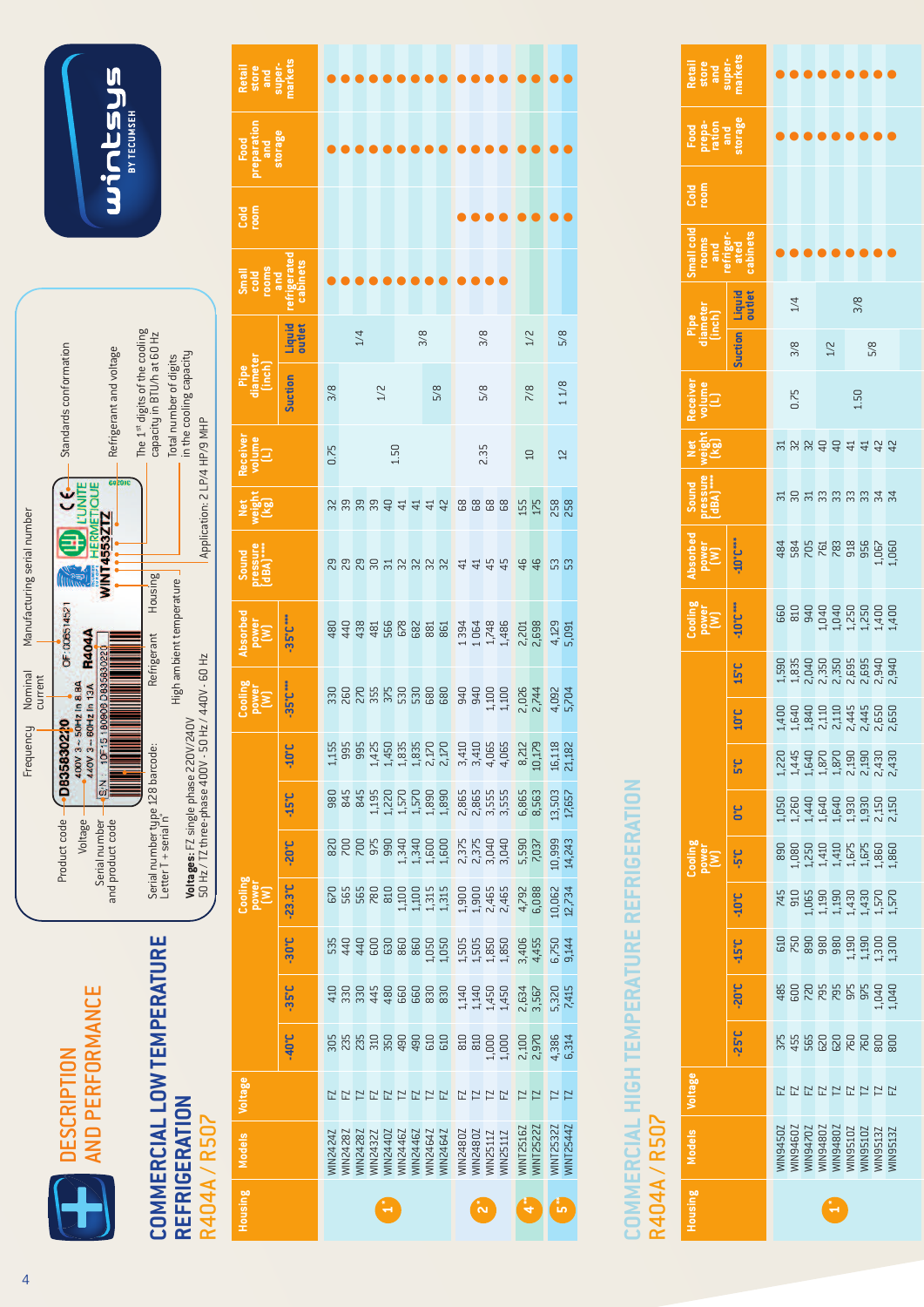|      |  | 3/8 |  |                                                                                                                                                                                                                                      |  | 1/2 |                                                        |                                                        | 3/8            |                 | 1/2             |                 |                 |                  | 5/8            |                |                |          |
|------|--|-----|--|--------------------------------------------------------------------------------------------------------------------------------------------------------------------------------------------------------------------------------------|--|-----|--------------------------------------------------------|--------------------------------------------------------|----------------|-----------------|-----------------|-----------------|-----------------|------------------|----------------|----------------|----------------|----------|
|      |  | 5/8 |  |                                                                                                                                                                                                                                      |  | 7/8 |                                                        |                                                        | 5/8            |                 | $\frac{8}{2}$   |                 |                 |                  | 1/8            |                |                |          |
| 2.35 |  |     |  | 3.90                                                                                                                                                                                                                                 |  |     |                                                        |                                                        |                | $\Xi$           |                 |                 |                 | $\overline{2}$   |                |                |                |          |
|      |  |     |  | ទេ មាន មាន ទី ទី ទី ទី ទី ទី ដូ ដូ ដូ ដូ ដូ ដូ នី មី ដូ នី មី ដូ នី មី ដូ                                                                                                                                                            |  |     |                                                        |                                                        |                |                 |                 |                 |                 |                  |                |                |                |          |
|      |  |     |  | <del>មុខមុខបុន ទីត្តដូ</del> ង ទីទីទីទី ស្ថិត ដូច្ន                                                                                                                                                                                  |  |     |                                                        |                                                        |                |                 |                 |                 |                 |                  |                |                |                |          |
|      |  |     |  |                                                                                                                                                                                                                                      |  |     |                                                        |                                                        |                |                 |                 |                 |                 |                  |                |                |                |          |
|      |  |     |  |                                                                                                                                                                                                                                      |  |     |                                                        |                                                        |                |                 |                 |                 |                 |                  |                |                |                |          |
|      |  |     |  |                                                                                                                                                                                                                                      |  |     |                                                        |                                                        |                |                 |                 |                 |                 |                  |                |                |                |          |
|      |  |     |  |                                                                                                                                                                                                                                      |  |     |                                                        |                                                        |                |                 |                 |                 |                 |                  |                |                |                |          |
|      |  |     |  |                                                                                                                                                                                                                                      |  |     |                                                        |                                                        |                |                 |                 |                 |                 |                  |                |                |                |          |
|      |  |     |  |                                                                                                                                                                                                                                      |  |     |                                                        |                                                        |                |                 |                 |                 |                 |                  |                |                |                |          |
|      |  |     |  |                                                                                                                                                                                                                                      |  |     |                                                        |                                                        |                |                 |                 |                 |                 |                  |                |                |                |          |
|      |  |     |  | a da a senso de esta da sensa a sensa en el sensa de la construcción de la construcción de la construcción de<br>1990 de esta de la construcción de la construcción de la construcción de la construcción de la construcción d<br>20 |  |     |                                                        |                                                        |                |                 |                 |                 |                 |                  |                |                |                |          |
|      |  |     |  |                                                                                                                                                                                                                                      |  |     |                                                        |                                                        |                |                 |                 |                 |                 |                  |                |                |                |          |
|      |  |     |  |                                                                                                                                                                                                                                      |  |     |                                                        |                                                        |                |                 |                 |                 |                 |                  |                |                |                |          |
|      |  |     |  |                                                                                                                                                                                                                                      |  |     |                                                        |                                                        |                |                 |                 |                 |                 |                  |                |                |                |          |
|      |  |     |  | ENNEN                                                                                                                                                                                                                                |  |     | $\begin{array}{c}\n 7 \\  7 \\  7 \\  8\n \end{array}$ |                                                        | $\overline{E}$ |                 |                 |                 |                 |                  |                |                |                |          |
|      |  |     |  | VIN45172<br>VIN45172<br>VIN45192<br>VIN45242<br>VIN45242<br>VIN45242                                                                                                                                                                 |  |     |                                                        | <b>VIN4531Z<br/>VIN4531Z<br/>VIN4540Z<br/>VIN4540Z</b> | VINT45467      | <b>INT45532</b> | <b>INT45617</b> | <b>INT45687</b> | <b>INT45737</b> | <b>VINT45907</b> | <b>INT4610</b> | <b>INT4612</b> | <b>INT4614</b> | VINT4615 |
|      |  |     |  |                                                                                                                                                                                                                                      |  |     |                                                        |                                                        |                |                 |                 |                 |                 |                  |                |                |                |          |

# COMMERCIAL HIGH TEMPERATURE REFRIGERATION **COMMERCIAL HIGH TEMPERATURE REFRIGERATION**

R134a

| <b>Models</b>                                                                                                                                                                                                                                                  | <b>Voltage</b> |                                  |                 |                                  | Cooling<br>Power<br>(W)                                                     |                                                                                                            |                                                                                                                                                                                                                                                                           |                                                                                                                                                                                                                                                                           | Cooling<br>Power<br>(W)                                                                                                                                                                                                      | Absorbed<br>Power<br>[W] | Sound<br>pressure<br>(dBA) **** | )<br>보통의<br>또한                 | Receiver<br>volume<br>(L) | diameter<br>diameter |                         | Small<br>cold<br>rooms<br>nigerate<br>abinets | Cold<br>room | Food<br>reparation<br>and<br>storage | Retail<br>store<br>super-<br>markets                                                             |
|----------------------------------------------------------------------------------------------------------------------------------------------------------------------------------------------------------------------------------------------------------------|----------------|----------------------------------|-----------------|----------------------------------|-----------------------------------------------------------------------------|------------------------------------------------------------------------------------------------------------|---------------------------------------------------------------------------------------------------------------------------------------------------------------------------------------------------------------------------------------------------------------------------|---------------------------------------------------------------------------------------------------------------------------------------------------------------------------------------------------------------------------------------------------------------------------|------------------------------------------------------------------------------------------------------------------------------------------------------------------------------------------------------------------------------|--------------------------|---------------------------------|--------------------------------|---------------------------|----------------------|-------------------------|-----------------------------------------------|--------------|--------------------------------------|--------------------------------------------------------------------------------------------------|
|                                                                                                                                                                                                                                                                |                | $-15^{\circ}C$                   | $-10^{\circ}$ C | ပိုင                             | ္င                                                                          | ပိုး                                                                                                       | 10 <sup>°</sup>                                                                                                                                                                                                                                                           | 15°C                                                                                                                                                                                                                                                                      | 10°C***                                                                                                                                                                                                                      | -10°C***                 |                                 |                                |                           | <b>Suction</b>       | <b>Liquid</b><br>outlet |                                               |              |                                      |                                                                                                  |
|                                                                                                                                                                                                                                                                |                | 140                              | <b>560</b>      | <b>G</b> 90                      | 835                                                                         | 990                                                                                                        | 1.15C                                                                                                                                                                                                                                                                     | 325.                                                                                                                                                                                                                                                                      |                                                                                                                                                                                                                              |                          |                                 |                                |                           |                      |                         |                                               |              |                                      |                                                                                                  |
| EZ                                                                                                                                                                                                                                                             |                | 520                              | 685             | 860                              | 1,045                                                                       |                                                                                                            | 1,445                                                                                                                                                                                                                                                                     | 1,660                                                                                                                                                                                                                                                                     |                                                                                                                                                                                                                              |                          |                                 |                                | 0.75                      | 3/8                  |                         |                                               |              |                                      |                                                                                                  |
| EZ                                                                                                                                                                                                                                                             |                | <b>G15</b>                       | 270             | 945                              | 1,135                                                                       |                                                                                                            | 1,570                                                                                                                                                                                                                                                                     |                                                                                                                                                                                                                                                                           |                                                                                                                                                                                                                              |                          |                                 |                                |                           |                      | $1/4$                   |                                               |              |                                      |                                                                                                  |
| EZ                                                                                                                                                                                                                                                             |                | <b>G90</b>                       | 875             | 1,080                            | 1,310                                                                       |                                                                                                            | 1,835                                                                                                                                                                                                                                                                     |                                                                                                                                                                                                                                                                           |                                                                                                                                                                                                                              |                          |                                 |                                |                           |                      |                         |                                               |              |                                      |                                                                                                  |
| $\frac{1}{2}$                                                                                                                                                                                                                                                  |                |                                  | 875             | 1,08C                            |                                                                             |                                                                                                            |                                                                                                                                                                                                                                                                           |                                                                                                                                                                                                                                                                           |                                                                                                                                                                                                                              |                          |                                 |                                |                           |                      |                         |                                               |              |                                      |                                                                                                  |
|                                                                                                                                                                                                                                                                |                | 690<br>735                       | 950             | 1,180                            | $\begin{array}{c} 1,310 \\ 1,435 \\ 1,765 \\ 2,110 \\ 2,110 \\ \end{array}$ |                                                                                                            |                                                                                                                                                                                                                                                                           | $\begin{array}{cccccc} 1.815 & 0.000 & 0.000 & 0.000 & 0.000 & 0.000 & 0.000 & 0.000 & 0.000 & 0.000 & 0.000 & 0.000 & 0.000 & 0.000 & 0.000 & 0.000 & 0.000 & 0.000 & 0.000 & 0.000 & 0.000 & 0.000 & 0.000 & 0.000 & 0.000 & 0.000 & 0.000 & 0.000 & 0.000 & 0.000 & 0$ |                                                                                                                                                                                                                              |                          |                                 |                                |                           | $1/2$                |                         |                                               |              |                                      |                                                                                                  |
| F <sub>7</sub>                                                                                                                                                                                                                                                 |                | 920                              | 1,180           |                                  |                                                                             |                                                                                                            |                                                                                                                                                                                                                                                                           |                                                                                                                                                                                                                                                                           |                                                                                                                                                                                                                              |                          |                                 |                                | 1.50                      |                      |                         |                                               |              |                                      |                                                                                                  |
| $\overline{L}$                                                                                                                                                                                                                                                 |                | 920                              | 1,180           |                                  |                                                                             |                                                                                                            |                                                                                                                                                                                                                                                                           |                                                                                                                                                                                                                                                                           |                                                                                                                                                                                                                              |                          |                                 |                                |                           |                      | 3/8                     |                                               |              |                                      |                                                                                                  |
| EZ <sub>N</sub>                                                                                                                                                                                                                                                |                |                                  |                 | 1,460<br>1,460<br>1,785<br>1,785 |                                                                             |                                                                                                            |                                                                                                                                                                                                                                                                           |                                                                                                                                                                                                                                                                           |                                                                                                                                                                                                                              |                          |                                 |                                |                           |                      |                         |                                               |              |                                      |                                                                                                  |
|                                                                                                                                                                                                                                                                |                | 1,185<br>1,185                   | 1,475<br>1,475  |                                  |                                                                             | $1,345$<br>$1,356$<br>$1,356$<br>$1,709$<br>$1,709$<br>$1,745$<br>$1,700$<br>$1,745$<br>$1,700$<br>$1,745$ | $\begin{array}{cccc}\n 1.835 & 0.000 & 0.000 & 0.000 & 0.000 & 0.000 & 0.000 & 0.000 & 0.000 & 0.000 & 0.000 & 0.000 & 0.000 & 0.000 & 0.000 & 0.000 & 0.000 & 0.000 & 0.000 & 0.000 & 0.000 & 0.000 & 0.000 & 0.000 & 0.000 & 0.000 & 0.000 & 0.000 & 0.000 & 0.000 & 0$ |                                                                                                                                                                                                                                                                           |                                                                                                                                                                                                                              |                          |                                 |                                |                           | 5/8                  |                         |                                               |              |                                      |                                                                                                  |
| EZ                                                                                                                                                                                                                                                             |                |                                  | 2,285           |                                  |                                                                             |                                                                                                            |                                                                                                                                                                                                                                                                           | 5,61C                                                                                                                                                                                                                                                                     | $58.68$ $58.68$ $58.68$ $58.68$ $58.713$ $58.713$ $58.713$ $58.713$ $58.713$ $58.713$ $58.713$ $58.713$ $58.713$ $58.713$ $58.713$ $58.713$ $58.713$ $58.713$ $58.713$ $58.713$ $58.713$ $58.713$ $58.713$ $58.713$ $58.713$ |                          | <b>22333333334444555</b>        | Bunggage and general companies |                           |                      |                         |                                               |              |                                      |                                                                                                  |
| $\overline{L}$                                                                                                                                                                                                                                                 |                |                                  | 2,285           |                                  |                                                                             |                                                                                                            |                                                                                                                                                                                                                                                                           |                                                                                                                                                                                                                                                                           |                                                                                                                                                                                                                              |                          |                                 |                                | 2.35                      |                      |                         |                                               |              |                                      |                                                                                                  |
| EZ                                                                                                                                                                                                                                                             |                | 1,825<br>1,820<br>2,200<br>2,200 | 2,820           | 2.819<br>2.819<br>2.919<br>2.92  | a 44<br>44<br>44<br>44<br>44                                                | $4,080$<br>$4,080$<br>$5,080$<br>$6,975$<br>$5,080$                                                        | 44 P. V. V.<br>1980<br>1980<br>1980                                                                                                                                                                                                                                       | 5.615<br>6.615                                                                                                                                                                                                                                                            |                                                                                                                                                                                                                              |                          |                                 |                                |                           | 5/8                  | 3/8                     |                                               |              |                                      |                                                                                                  |
| $\overline{L}$                                                                                                                                                                                                                                                 |                |                                  | 2,820           |                                  |                                                                             |                                                                                                            |                                                                                                                                                                                                                                                                           |                                                                                                                                                                                                                                                                           |                                                                                                                                                                                                                              |                          |                                 |                                |                           |                      |                         |                                               |              |                                      |                                                                                                  |
| 17<br>WINT4528Y                                                                                                                                                                                                                                                |                | 1,723                            | 2,597           | 3,671                            | 4,923                                                                       | 6,384                                                                                                      | 7,936                                                                                                                                                                                                                                                                     | 9,699                                                                                                                                                                                                                                                                     |                                                                                                                                                                                                                              |                          |                                 |                                |                           |                      |                         |                                               |              |                                      |                                                                                                  |
| 17<br>WINT4534Y                                                                                                                                                                                                                                                |                | 2,397                            | 3,357           | 4,520                            | 5,920                                                                       | 7,431                                                                                                      | 9,060                                                                                                                                                                                                                                                                     | 10,921                                                                                                                                                                                                                                                                    |                                                                                                                                                                                                                              |                          |                                 |                                | $\Box$                    | 7/8                  | 3/8                     |                                               |              |                                      |                                                                                                  |
| 17<br>WINT4537Y                                                                                                                                                                                                                                                |                | 2,831                            | 3,910           | 5,235                            | 6,836                                                                       | 8,588                                                                                                      | 10,497                                                                                                                                                                                                                                                                    | 12,679                                                                                                                                                                                                                                                                    |                                                                                                                                                                                                                              |                          |                                 |                                |                           |                      |                         |                                               |              |                                      |                                                                                                  |
| 17<br>WINT4543Y                                                                                                                                                                                                                                                |                | 2,964                            | 4,049           | 5,439                            | 7,163                                                                       | 9,070                                                                                                      | 11,154                                                                                                                                                                                                                                                                    | 13,544                                                                                                                                                                                                                                                                    |                                                                                                                                                                                                                              |                          |                                 |                                |                           |                      |                         |                                               |              |                                      |                                                                                                  |
| ** EN13215, performance at 43° ambient temperature, retum gas 20° C, sub-cooling 3K<br>*** EN13215, performance at 32° ambient temperature, superheat 10K, sub-cooling 3K<br>EN 13215, performance at 32° ambient temperature, retum gas 20° C, sub-cooling 3K |                |                                  |                 |                                  |                                                                             |                                                                                                            |                                                                                                                                                                                                                                                                           |                                                                                                                                                                                                                                                                           |                                                                                                                                                                                                                              |                          |                                 |                                |                           |                      |                         |                                               |              |                                      | $\begin{array}{c}\n\hline\n\text{terms} \\ \hline\n\text{seaves} \\ \text{ASERCOM}\n\end{array}$ |

\*\* EN13215, performance at 43° ambient temperature, return gas 20° C, sub-cooling 3K<br>\*\*\* EN13215, performance at 32° ambient temperature, superheat 10K, sub-cooling 3K<br>\*\*\*\* Sound pressure at 10 m - EN ISO 3743-1 \*\* EN13215, performance at 43° ambient temperature, return gas 20° C, sub-cooling 3K \*\*\* EN13215, performance at 32° ambient temperature, superheat 10K, sub-cooling 3K \*\*\*\* Sound pressure at 10 m - EN ISO 3743-1

Voltages: FZ single phase 220W240V - 50 Hz / TZ three phase 400V - 50 Hz / 440V - 60 Hz **Voltages:** FZ single phase 220V/240V - 50 Hz / TZ three phase 400V - 50 Hz / 440V - 60 Hz

Please consult us for models for high ambient temperatures and other approvals Please consult us for models for high ambient temperatures and other approvals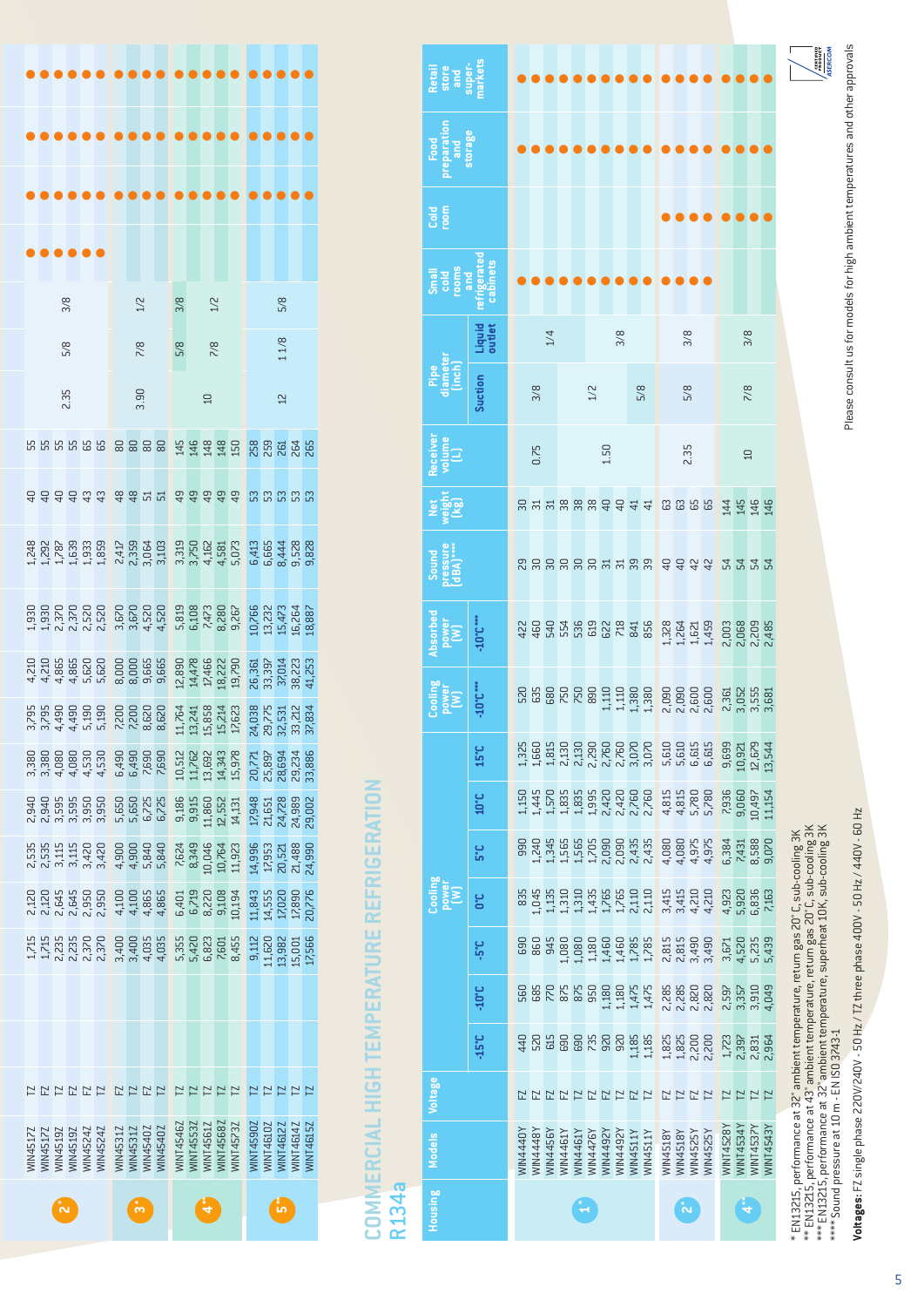

## **GREATER SAFETY AND RELIABILITY** GREATER SAFETY AND RELIABILITY

## The sign of innovation The sign of innovation

Standard equipment enables rapid installa-Standard equipment enables rapid installation and easy commissioning. tion and easy commissioning. Interior space able to accommodate additional component and electrical boxes with A "pump down" kit (adjustable LP pressure Interior space able to accommodate additional component and electrical boxes with A "pump down" kit (adjustable LP pressure extra connections if required. extra connections if required.

switch + solenoid valve is available as an switch + solenoid valve) is available as an option.

## Greater safety Greater safety

- **•** Equipment which conforms to electrical regulations and is designed for outdoor regulations and is designed for outdoor Equipment which conforms to electrical applications. applications.
- **•** External lockable mains lockable isolator External lockable mains lockable isolator for local isolation and working safety. for local isolation and working safety.

## Services + Services +

The products and components are available The products and components are available at around 1,000 sales outlets worldwide. at around 1,000 sales outlets worldwide.

## Equipment & options Equipment & options

|                                                   | Width                            |                                                                                                                 | 290                                                                                                             |                                                                                                  |
|---------------------------------------------------|----------------------------------|-----------------------------------------------------------------------------------------------------------------|-----------------------------------------------------------------------------------------------------------------|--------------------------------------------------------------------------------------------------|
| Fixing<br>dimensions (mm)                         |                                  |                                                                                                                 | 770                                                                                                             |                                                                                                  |
|                                                   | Length   Width   Height   Length |                                                                                                                 | 385                                                                                                             |                                                                                                  |
| Dimensions<br>[mm]                                |                                  |                                                                                                                 | 430                                                                                                             |                                                                                                  |
|                                                   |                                  |                                                                                                                 | 850                                                                                                             |                                                                                                  |
| $\frac{1}{2}$                                     |                                  |                                                                                                                 | 300                                                                                                             |                                                                                                  |
| Fusible<br>plug                                   |                                  | $\circ$                                                                                                         | $\circ$                                                                                                         | $\circ$                                                                                          |
| "Pump"<br>down"<br>kit <sup>3</sup>               |                                  | $\circ$                                                                                                         | $\circ$                                                                                                         | $\circ$                                                                                          |
| Mini HP<br>pressure<br>switch<br>(manual)         |                                  | $\circ$                                                                                                         | $\circ$                                                                                                         | $\circ$                                                                                          |
| Condenser /<br>  fan<br>  speed<br>  control      |                                  | $\vec{O}$                                                                                                       | $\bigcirc$                                                                                                      | $\bigcirc$                                                                                       |
| HP & LP auto<br>  pressure<br>  switch<br>  auto] |                                  | $\circ$                                                                                                         | $\circ$                                                                                                         | $\circ$                                                                                          |
| Mini HP<br>pressure<br>switch                     |                                  | $\bullet$                                                                                                       | $\bullet$                                                                                                       | $\bullet$                                                                                        |
| Mini HP<br>pressure<br>switch<br>(auto)           |                                  |                                                                                                                 |                                                                                                                 |                                                                                                  |
| <b>Isolator</b>                                   |                                  |                                                                                                                 |                                                                                                                 |                                                                                                  |
| Crankcase<br>heater                               |                                  |                                                                                                                 |                                                                                                                 |                                                                                                  |
| Compressor                                        |                                  |                                                                                                                 |                                                                                                                 |                                                                                                  |
| Sight                                             |                                  |                                                                                                                 |                                                                                                                 |                                                                                                  |
| Filter<br>drier                                   |                                  | Ō                                                                                                               |                                                                                                                 |                                                                                                  |
| <b>Models</b>                                     |                                  | COOLING +<br><b>R404A</b><br>WIN9450Z<br>WIN9460Z<br>WIN9470Z<br>WIN9480Z<br><b>WIN9510Z</b><br><b>NIN9513Z</b> | COOLING+<br>WIN4440Y<br>ATTSFMIM<br>ASPERNIM<br>ASPERNIM<br>ASPERNIM<br>ASPERNIM<br>ASPFRIM<br>ASPFRIM<br>R134a | WINZ428Z<br>WINZ432Z<br>WINZ440Z<br>WINZ446Z<br>WINZ464Z<br><b>R404A</b><br>WIN2424Z<br>COOLING- |
| <b>Housing</b>                                    |                                  |                                                                                                                 |                                                                                                                 |                                                                                                  |



winwseys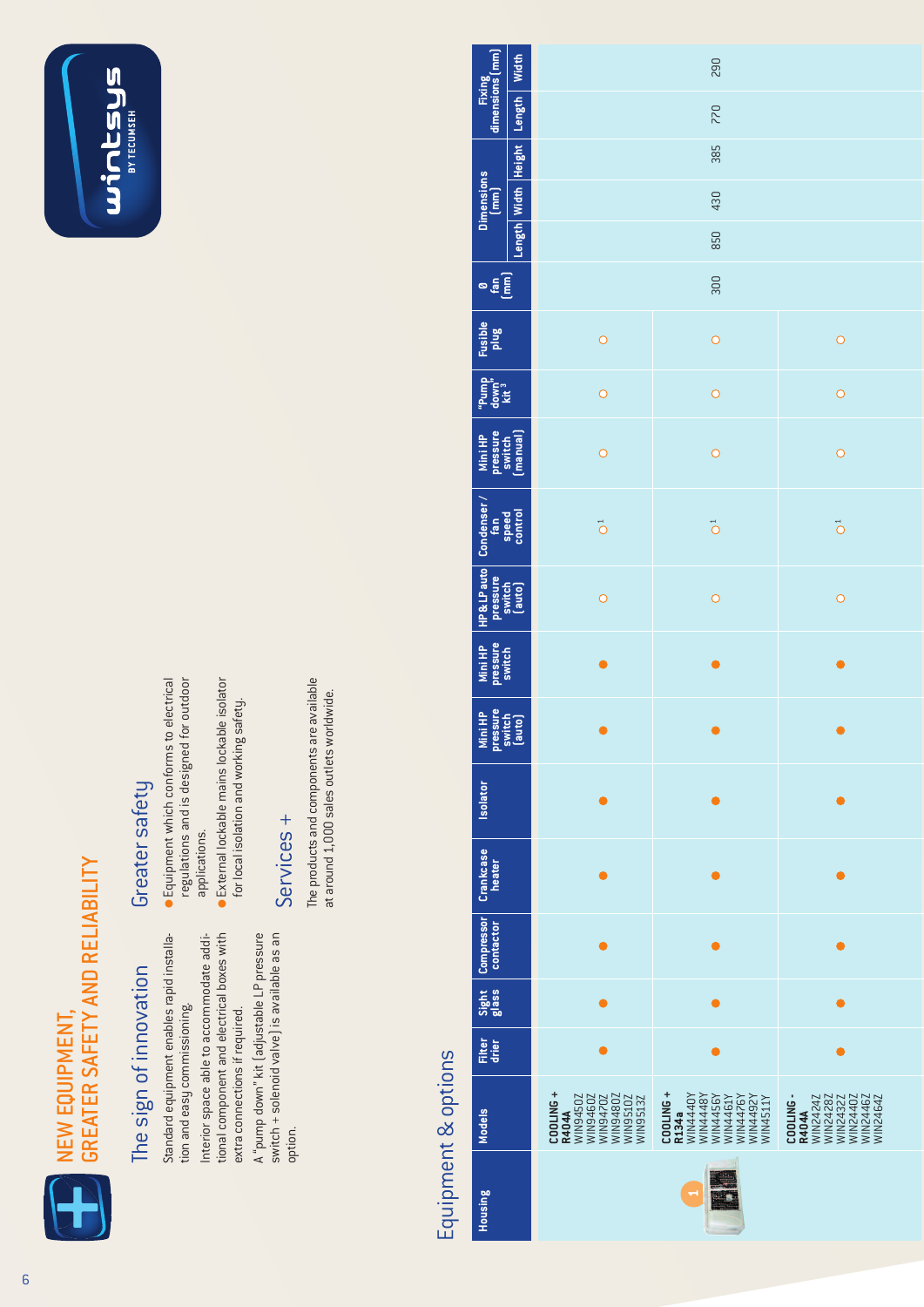|                                                                 | 290                                        |                                                  | 380                                                       |                                                                                     | 610                                                                                 |                                                     | 750                                                                                             |                                                     |  |
|-----------------------------------------------------------------|--------------------------------------------|--------------------------------------------------|-----------------------------------------------------------|-------------------------------------------------------------------------------------|-------------------------------------------------------------------------------------|-----------------------------------------------------|-------------------------------------------------------------------------------------------------|-----------------------------------------------------|--|
|                                                                 | 885                                        |                                                  | 885                                                       |                                                                                     | 895                                                                                 |                                                     | $715 + 715$                                                                                     |                                                     |  |
|                                                                 | 475                                        |                                                  | 577                                                       |                                                                                     | 777                                                                                 |                                                     | 1,007                                                                                           |                                                     |  |
|                                                                 | 440                                        |                                                  | 530                                                       |                                                                                     | 790                                                                                 |                                                     |                                                                                                 |                                                     |  |
|                                                                 | 1,020                                      |                                                  | 1,066                                                     |                                                                                     | 1,285                                                                               |                                                     | 1,660                                                                                           |                                                     |  |
|                                                                 | 350                                        |                                                  | 400                                                       |                                                                                     | $2 \times 350$                                                                      |                                                     | $2 \times 500$                                                                                  |                                                     |  |
| $\circ$                                                         | $\circ$                                    | $\bigcirc$                                       | $\bigcirc$                                                | $\bullet$                                                                           | $\bullet$                                                                           | $\bullet$                                           | $\bullet$                                                                                       | $\bullet$                                           |  |
| $\bigcirc$                                                      | $\bigcirc$                                 | $\circ$                                          | $\bigcirc$                                                | $\bigcirc$                                                                          | $\bigcirc$                                                                          | $\circ$                                             | $\circ$                                                                                         | $\bigcirc$                                          |  |
| $\bigcirc$                                                      | $\bigcirc$                                 | $\circ$                                          | $\begin{array}{c}\n\mathbf{O} \\ \mathbf{O}\n\end{array}$ | $\bullet$                                                                           | $\circ$                                                                             | $\circ$                                             | $\circ$                                                                                         | $\bigcirc$                                          |  |
| $\vec{O}$                                                       | $\vec{O}$                                  | $\vec{O}$                                        | $\sum^{\infty}$                                           | $\sum^{\infty}$                                                                     | $\sum^{\infty}$                                                                     | $\tilde{O}$                                         | $\sum^{\infty}$                                                                                 | $\tilde{O}$                                         |  |
| $\circ$                                                         | $\circ$                                    | $\circ$                                          | $\bigcirc$                                                | $\bullet$                                                                           | $\bullet$                                                                           | $\bullet$                                           | $\bullet$                                                                                       | $\bullet$                                           |  |
| $\bullet$                                                       | $\bullet$                                  | $\bullet$                                        | $\bullet$                                                 |                                                                                     |                                                                                     |                                                     |                                                                                                 |                                                     |  |
| $\bullet$                                                       | $\bullet$                                  | $\bullet$                                        | $\bullet$                                                 |                                                                                     |                                                                                     |                                                     |                                                                                                 |                                                     |  |
| ●                                                               | $\bullet$                                  | $\bullet$                                        | $\bullet$                                                 | $\bullet$                                                                           | $\bullet$                                                                           | $\bullet$                                           | $\bullet$                                                                                       | $\bullet$                                           |  |
| ●                                                               | $\bullet$                                  | $\bullet$                                        | $\bullet$                                                 | $\bullet$                                                                           | $\bullet$                                                                           | $\bullet$                                           | $\bullet$                                                                                       | $\bullet$                                           |  |
| $\bullet$                                                       | $\bullet$                                  | $\bullet$                                        | $\bullet$                                                 | $\bullet$                                                                           | $\bullet$                                                                           | $\bullet$                                           | $\bullet$                                                                                       | $\bullet$                                           |  |
| $\bullet$                                                       | $\bullet$                                  | $\bullet$                                        | $\bullet$                                                 | $\bullet$                                                                           | $\bullet$                                                                           | $\bullet$                                           | $\bullet$                                                                                       | $\bullet$                                           |  |
| $\bullet$                                                       | $\bullet$                                  | $\bullet$                                        | $\bullet$                                                 | $\bullet$                                                                           | $\bullet$                                                                           | $\bullet$                                           | $\bullet$                                                                                       | $\bullet$                                           |  |
| $COOLING +$<br>WIN4517Z<br>WIN4519Z<br>WIN4524Z<br><b>R404A</b> | COOLING +<br>R134a<br>Win4518Y<br>Win4525Y | <b>R404A</b><br>WIN2480Z<br>WIN2511Z<br>COOLING- | COOLING+<br><b>R404A</b><br>WIN4531Z<br>WIN4540Z          | WITH 546Z<br>WNIT4553Z<br>WNIT4561Z<br>WNIT4568Z<br>WNIT4573Z<br>COOLING +<br>R404A | WINT4528Y<br>WINT4534Y<br>WINT4537Y<br>WINT4537Y<br>WINT4543Y<br>COOLING +<br>R134a | <b>R404A</b><br>WINT2516Z<br>WINT25222<br>COOLING - | <b>R404A</b><br>WINIT4590Z<br>WINIT4590Z<br>WINIT4612Z<br>WINIT4614Z<br>WINIT4615Z<br>COOLING + | <b>R404A</b><br>WINT2532Z<br>WINT2544Z<br>COOLING - |  |
| $\mathbf{\tilde{z}}$                                            |                                            |                                                  | $\infty$                                                  |                                                                                     | A<br>w.<br>J<br>4                                                                   |                                                     | $\overline{\phantom{a}}$<br>$\blacksquare$<br>LO <sub>1</sub>                                   |                                                     |  |

Key:

Standard Option

1- Variable speed pack, no mounted, available 1st quarter of 2011

2- Variable speed, no mounted, available now

3- No mounted solenoid valve + BP pressure switch